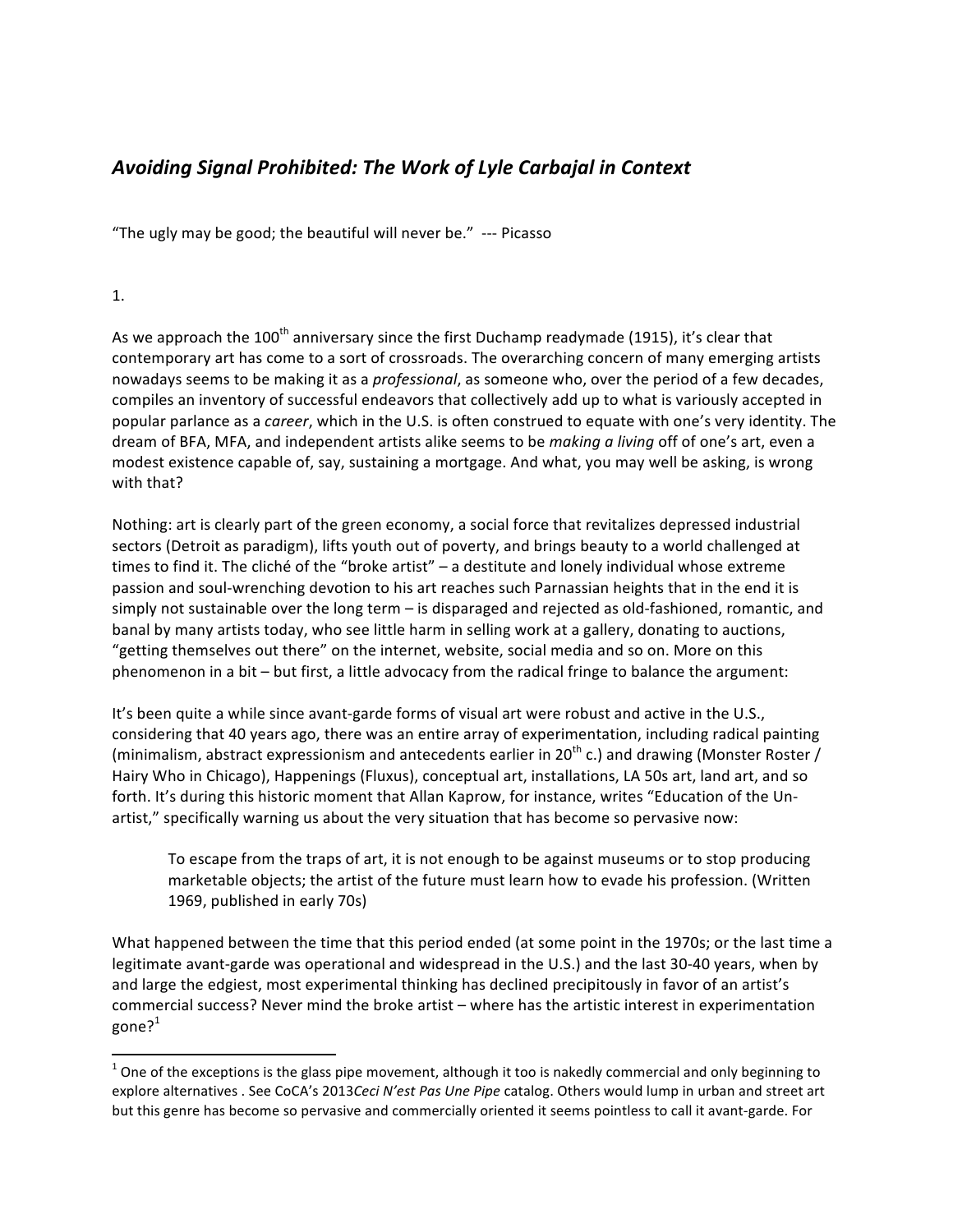Wherever it has fled (indeed it may be closer than we think), rest assured that if the endeavor involves the production of an object, it will almost certainly find its way to market. Because that too, has changed: we have scoured the countryside in search of outsiders and championed them more than ever before during the same time span. In our curated culture of unprecedented content richness, we are now able to convert the most indie, *cri-de-coeur*, art-making effort into a fairly mainstream commodity. Consider a recent field trip that Seattle art critic Jen Graves took out in the sticks, to a remote horse farm where she hoped to pursue a story about a talented naïf, an emerging artist whose lack of jargon and seeming candor conveyed a refreshing authenticity:

The people in [her] paintings seemed to have all gone crazy, like they had been irradiated or poisoned or drugged. The works looked like classic vernacular art: obsessively patterned, highly irregular, and patently handmade. [...]

This year's Venice Biennale, coincidentally enough, is deliberately outsiderish. There are several artists included who are complete unknowns, and some who never thought of themselves as artists at all. There are even a bunch of rocks on display. (Jen Graves, "The Lies of the Artists: The Unbelievable Pressure Artists Are Under to Just Completely Make Some Stuff Up," *The Stranger*, Sep. 11, 2013)

Later of course, the lies that the fake outsider artist tells are slowly revealed as the critic begins to view the same paintings very differently. In hindsight, the work is exposed as a fashion trend, echoed even by the current Venice Biennale. What had seemed potentially good is now tainted and bad. The artist was less interested in exploring new territory than in exploring new ways to market herself.

It's an appetite, a yearning for authenticity that writer David Shields has recently called "reality hunger." In noting the soaring popularity of reality shows and a thousand other symptomatic conditions, he claims that

An artistic movement, albeit an organic and as-yet unstated one, is forming. What are its key components? A deliberate unartiness: "raw"material, seemingly unprocessed, unfiltered, uncensored, and unprofessional. (...) Randomness, openness to accident and serendipity, spontaneity; artistic risk, emotional urgency and intensity, reader/viewer participation; an overly literal tone, as if a reporter were viewing a strange culture....(*Reality Hunger*, 2010, 5.)

Shields elaborates these kinds of details for 200 more pages, but for our purposes here it's worth stressing how close the description matches the artist whose work I've had in mind since the beginning of this essay: Lyle Carbajal.

I'm going to assume you know something about him and that I don't need to spend too much time reviewing details of the paintings (although I will get to some of that too, in the section below.) Before moving on, it's worth stressing that among Shields' litany is the word "unprofessional," an echo of Kaprow's statement from "Education of the Un-artist" that I opened with. This word has a pejorative connotation today but in *Reality Hunger* it's a badge of honor, a sign of the real. In "Lies of the Artist," Graves also perceives the trap:

<sup>&</sup>lt;u> 1989 - Andrea Santa Andrea Andrea Andrea Andrea Andrea Andrea Andrea Andrea Andrea Andrea Andrea Andrea Andr</u> more on the avant-garde, see Rosalind Krauss, *The Originality of the Avant-Garde and other Modernist Myths* (MIT, 1986).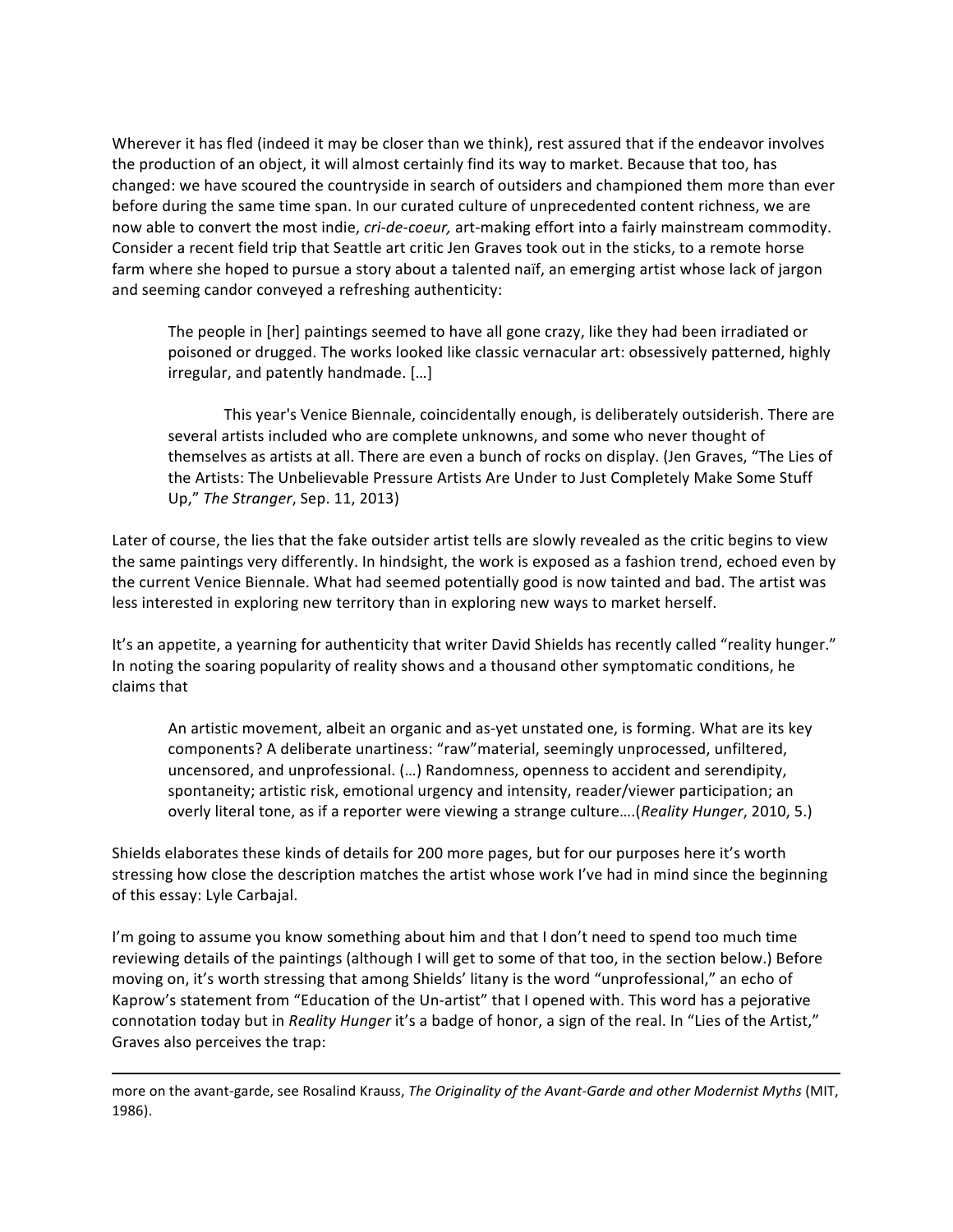The professionalization of art has meant that a ton of an artist's energy now has to be spent on marketing. Go to the Artist Trust homepage and you'll find a link to EDGE, a "professional development program" that boasts of having trained 512 literary, film, and visual artists in "the relevant and necessary entrepreneurial skills to achieve their personal career goals." There are links to articles with titles including "Does Your Message POP?" and "Sports and the Arts: Joined at the Marketing Hip.

Being lied to by the horse-farm artist felt gross. But so does this marketing advice. And why do we put so much emphasis on the stories artists tell about themselves? Doesn't that invite them to lie at least a little?

In the end, it may well be that the arts, broadly considered, necessarily must rescue us from our culture of corporate personhood, imperialism in the form of free market capitalism. But at the same time it will not diminish the concurrent, neglected need for experimentation, for *disinterested* work (as Kant defined it in 1790) capable of dissonance and resistance. Let there be a hundred artists competing to get into the commercial galleries, let another score come to our assistance in schools, where art education has diminished to a few hours a week for most K-8 students, so long as there are one or two who are restless, who have taught in the classroom, who remain more interested in contributing to a history of ideas than in reaching a state of blissful complacency and comfort. Truth and lie in the arts (i.e. language) often collide in an "extramoral sense," as Nietzsche wrote in 1873.

2.

"Every proper artist is more or less a realist according to his own eyes." - Emile Zola

With this space in the essay now cleared aside, with the stakes and consequences outlined and the context established implicitly, let's turn now to the main act, *Romancing Banality*, Lyle Carbajal, and why his artwork *matters* explicitly.

For approximately 20 years now, Carbajal's paintings have fleshed out a kind of anthropological structure: in seeking out the landmarks and sign posts, the imagery of the paintings shuffles and sorts, restlessly investigating all manner of marks such as icons, logos, type fonts, graphics, comics, doodles, diagrams, charts, in an almost documentary, ethnographic mode of recording. On the surface, we're ostensibly presented with a dog or cat (mostly domestic animals), or a portrait (people of color), but on closer inspection, it's clear that what we see is only partial and that a vast region on any given board has been overpainted or hidden (this is truer of the last few years than earlier, more densely cluttered work.) There's a distinctly functional quality although the paintings obviously serve no utilitarian purpose; yet in their version of the vernacular the decorative is controlled and minimized: interiors of subjects (animals, people) are often palimpsests of prior work, while outside the heavily-drawn outline or border, details are often subsumed under a wash of color (again, more recently rather than all along). There's an absence of the *horror vacui* so common in work by institutionalized artists: in Carbajal's vast color fields, it's common to detect a patch or trace of a previously applied element that has subsequently been covered, effaced, much like the manner in which graffiti is painted over in cities, leaving irregular, linear blocks of paint. Hence there's an archaeology to his work, a process of deposition as well as erosion, taking turns as it were, until the result is satisfactory. The slick surface gloss that Carbajal builds up with a heavy layer of resin also adds a key component to the overall effect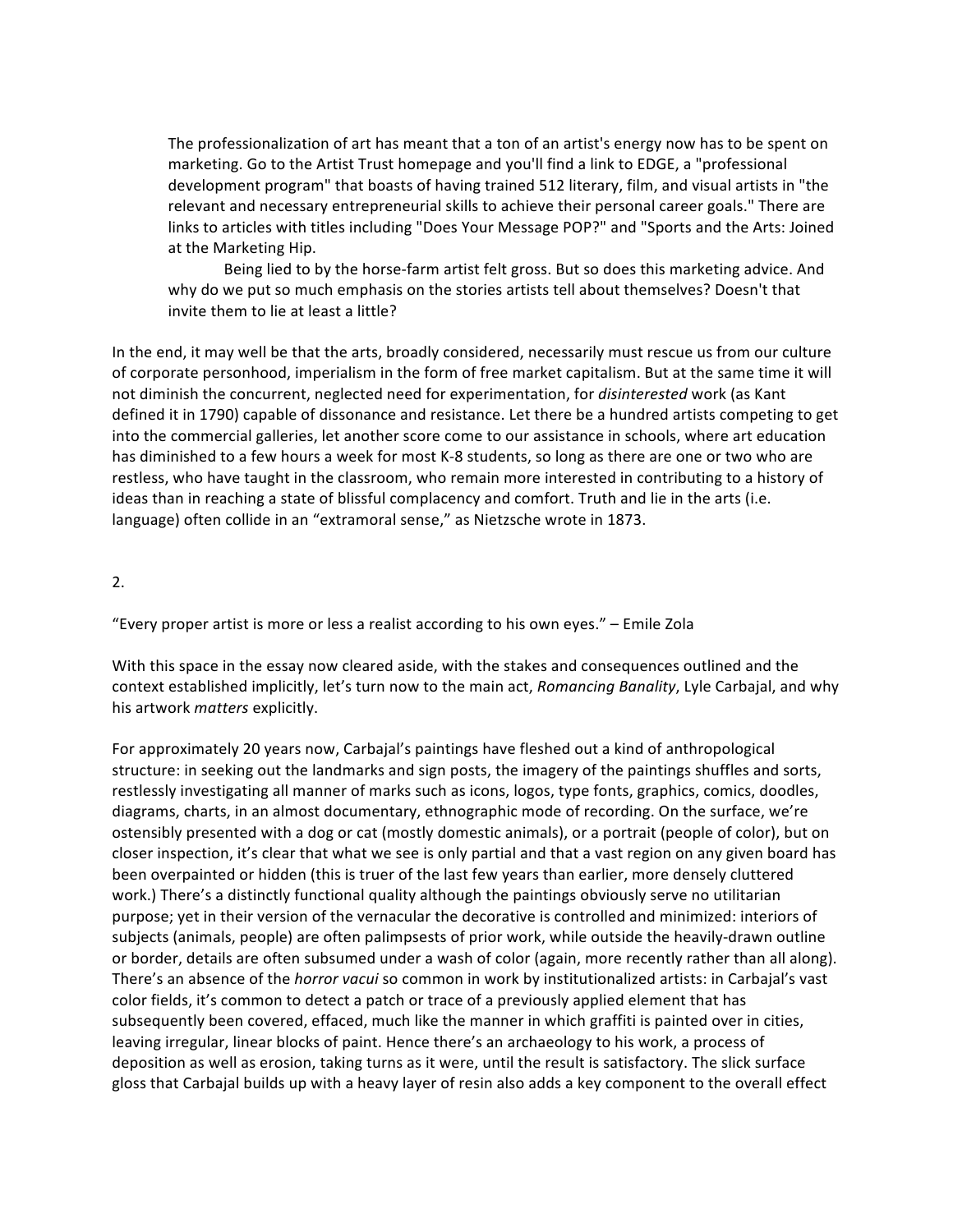of the paintings: despite the crudity of the images, the presentation is paradoxically clean and controlled, almost fossilized in amber.

Other commentators have remarked on the raw emotion, asserting that in Carbajal's treatment of the face, we see anger or fear, anguish and pain. While we certainly see teeth and nostrils a lot ("Cabezon," "Magnificent Beast," "Chicken and Waffles," "Portrait of Diego and Lalo," "Fuma," "Self Portrait with Flash," "Bafo," "El Matador," "Untitled," etc.) we also see a substantial portion with closed lips and expressions of quiet contemplation, satisfaction, or acceptance ("El Boxeo," "Evrlst," "Self Portrait on the 'L'," etc.), objectively it's a stretch to assign so much suffering to the narratives in the paintings. Looking at forty or fifty together, they read a little like polaroid snapshots in an album of memories  $$ boys and their dogs (often with feet backwards), portraits of daily life – a gritty kind of memory, to be sure, an affinity for salt-of-the-earth culture, but not nearly as nightmarish as some have implied. After all, it's a world of innocence and wonder at the same time that it bears the trace of experience and the passage of time, erosion, death.

"(T)he hand of the chimpanzee is quasi-human, the hand of Jackson Pollock is almost animal" – Salvador Dali (qtd in *Monkey Painting*, Reaktion, 1997, 117).

Aside from the paintings and the occasional added panel construction, it's exciting to see the next big step as represented by *Romancing Banality*, the entire environment *for* the paintings, the installation and multimedia components, the engagement with a variety of senses. It makes me realize that unless you're standing in detritus, wading through garbage, fully immersed, you're not really seeing the work in its best light so to speak. You're seeing it conventionally, passively, studying its collage aspects or its portraiture, its muscular effort to grasp the ineffable – but not engaging it on its own terms, not quite stepping into the world that the paintings create, the folk imagination, the oral tradition of tricksters.

Like the horse-farm artist, Carbajal's work seems fall within the category of outsider art, although that term has become less and less useful as more and more artists, many of them trained, are making work that in some ways pays homage to what Jean Dubuffet in 1948 called Art Brut,

Those works created from solitude and from pure and authentic creative impulses – where the worries of competition, acclaim and social promotion do not interfere - are, because of these very facts, more precious than the productions of professionals. After a certain familiarity with these flourishings of an exalted feverishness, lived so fully and so intensely by their authors, we cannot avoid the feeling that in relation to these works, cultural art in its entirety appears to be the game of a futile society, a fallacious parade.

These artists were not all inmates of insane asylums, as Adolf Wölfli, the patient of Dr. Walter Morgenthaler, had been in 1921. Dubuffet's call to arms also echoes Arthur Rimbaud's earlier insistence that the senses of the poet must be "deranged":

The Poet makes himself a seer by a long, gigantic and rational derangement of all the senses. All forms of love, suffering, and madness. He searches himself. He exhausts all poisons in himself and keeps only their quintessences. Unspeakable torture where he needs all his faith, all his superhuman strength, where he becomes among all men the great patient, the great criminal, the one accursed—and the supreme Scholar!—Because he reaches the unknown! Since he cultivated his soul, rich already, more than any man! He reaches the unknown, and when,